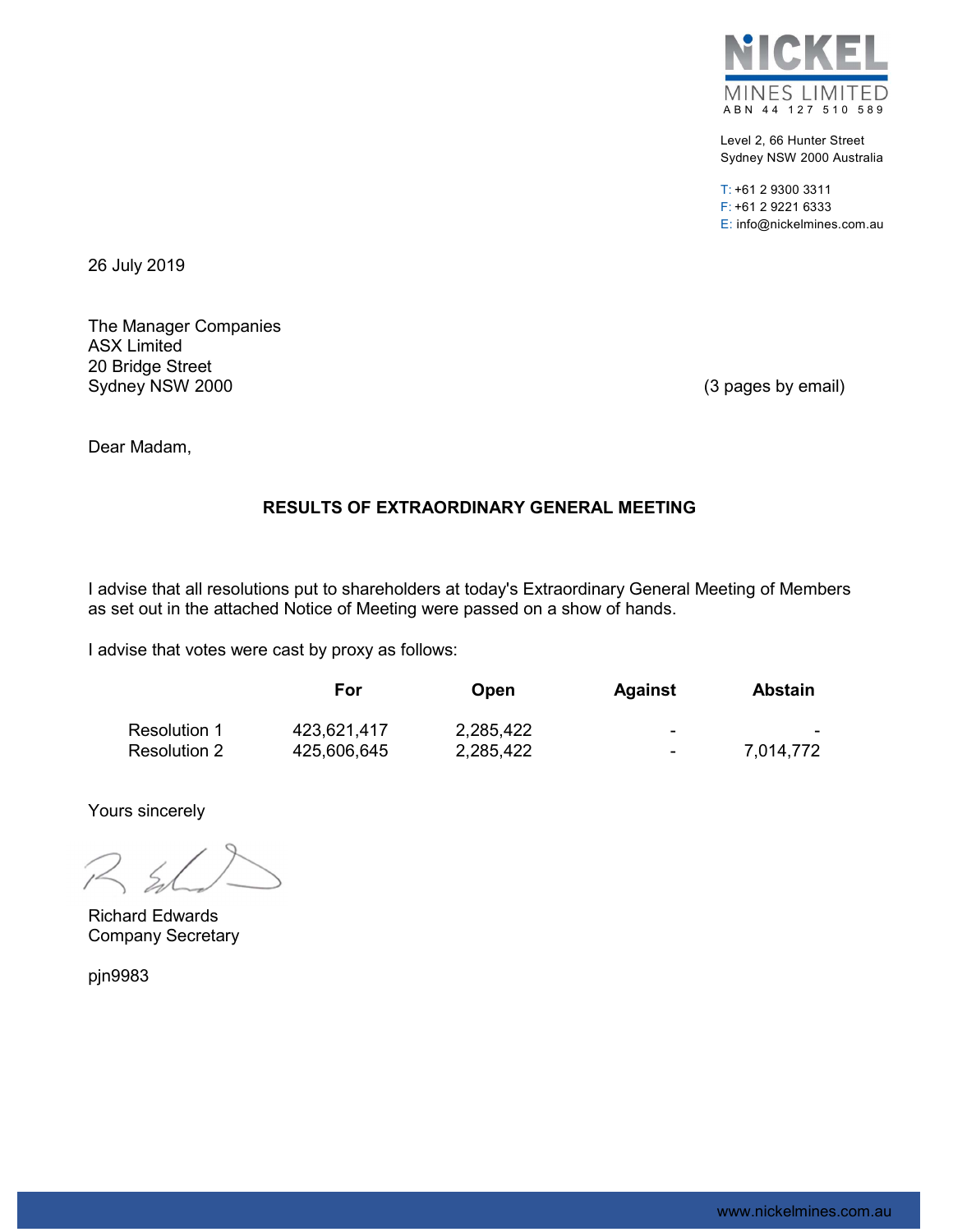

Level 2, 66 Hunter Street Sydney NSW 2000 Australia

T: +61 2 9300 3311 F: +61 2 9221 6333 E: redwards@nickelmines.com.au

### NOTICE OF EXTRAORDINARY GENERAL MEETING

Notice is hereby given that an Extraordinary General Meeting of members is to be convened at Level 9, 33 Erskine Street, Sydney, NSW, on Friday 26 July 2019 at 11.00 am.

The Explanatory Memorandum provides additional information on matters to be considered at the Meeting. The Explanatory Memorandum and the Proxy Form form part of the Notice.

The Directors have determined pursuant to regulations 7.11.37 and 7.11.38 of the *Corporations Regulations 2001* (Cth) that the persons eligible to vote at the Meeting are those who are registered as Shareholders on Wednesday 24 July 2019 at 7.00 pm (Sydney time).

Terms and abbreviations used in the Notice and the Explanatory Memorandum will, unless the context requires otherwise, have the meaning given to them in the Glossary.

ASX takes no responsibility for the contents of this Notice of Meeting or the Explanatory Memorandum.

### AGENDA

#### BUSINESS

To consider and, if thought fit, pass the following Resolutions, with or without amendment:

## Ordinary Resolution 1. Approval for the Company to move to a 60% interest in Ranger Investment Private Limited

*'That, subject to the passing of Resolution 2, for the purposes of Listing Rules 10.1 and 10.9 and for all other purposes, approval is given for the Company to acquire shares and shareholder loans in Ranger Investment Private Limited (Ranger) which represents 60% of the equity and the aggregate of all shareholder loans made to Ranger, from Shanghai Decent Investment (Group) Co., Ltd. (Shanghai Decent) and its associates, on the terms and conditions summarised in the Explanatory Memorandum accompanying this Notice of Meeting.'* 

#### Voting Exclusion

The Company will disregard any votes cast in favour of this Resolution 1 by or on behalf of Shanghai Decent or any of its associates.

However, the Company will not disregard a vote if:

- $(a)$ it is cast by the person as proxy for a person who is entitled to vote, in accordance with directions on the Proxy Form; or
- $(b)$ it is cast by the Chairperson as proxy for a person who is entitled to vote, in accordance with a direction on the Proxy Form to vote as the proxy decides.